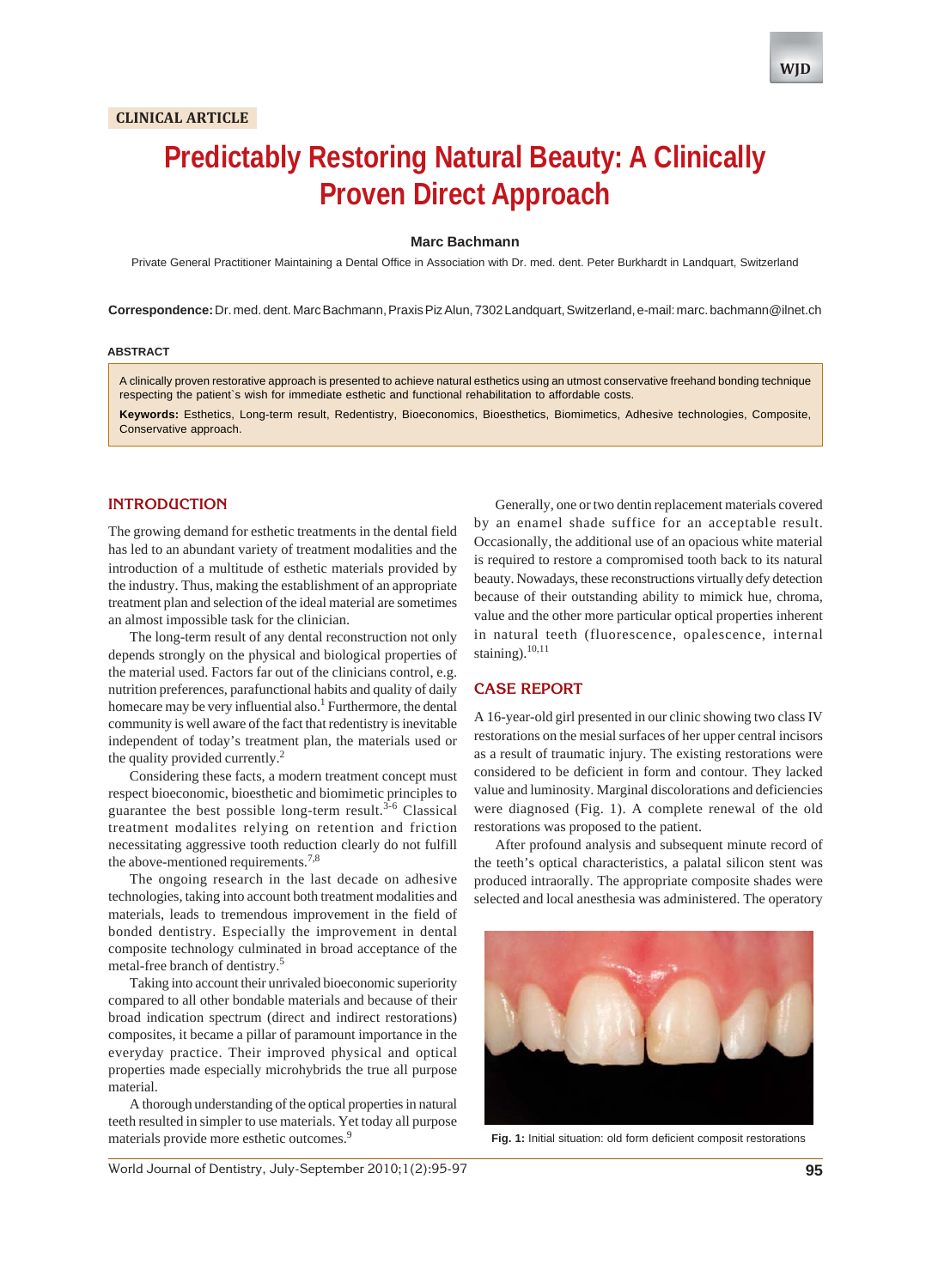

**Fig. 2:** Insulated operatory field with prepared cavities



**Fig. 3:** First layer: palatal shell made from enamel shade



**Fig. 5:** Third layer made of a moderately saturated dentin shade



Fig. 6: Application of an opacious white composite shade to imitate white calcifications in enamel layer



**Fig. 4:** Second layer made of a highly saturated dentin shade

field was isolated using rubberdam from first premolar to first premolar.

The insufficient restorations were removed using a coarse ball shaped diamond bur in a high-speed contra-angle under abundant water spray. The buccal margins were finished to a deep champfer. On the palatal, a butt margin was prepared. All margins were polished with a Brownie silikon point to eliminate eventually existing loose enamel prisms (Fig. 2).

The preparations were acid etched using coupious amounts of phosphoric etchant (30 seconds on enamel and 20 on dentin). After rinsing for 20 seconds, a multistep bonding agent was applied according to manufacturers' recommendations and cured for 40 seconds using a broadband LED curing unit.

A first thin layer of enamel shade composite was applied into the previously fabricated palatal silikon stent as suggested by L Vanini. The uncured material was then brought into the mouth by positioning the stent with firm pressure onto the teeth simultaniously restoring the oral aspect of both central incisors



**Fig. 7:** Right central incisor insulated with silicon tape after completed and finished build up, left central incisor after application of buccal enamel shade layer before finishing

(Fig. 3). A second layer of highly saturated dentin shade material was brought into the cavity. This layer was kept at a medium thickness paying attention to cover the deep champfer preparation on the buccal aspect only partly. The mammelons were shaped (Fig. 4). A third layer of medium saturated dentin shade completed the core buildup. This layer covered the buccal champfer to about 75% (Fig. 5). A tiny amount of white opacious material was used to imitate the whitish spots inherent in the remaining natural enamel (Fig. 6). When sculpting the last dentin shade layer, care was taken that the final layer of enamel shade would have a uniform thickness of about 0.5 mm after finishing (Fig. 7). Each layer was subsequently cured for 20 seconds.

Finishing of the oral and buccal surfaces was performed with coarse grit diamond burs first followed by fine grit diamonds. The difficult to access interdental areas were contourd anatomically using diamond coated strips. Then Brownie point was used to further smoothen and prepolish the surface. Both finishing and prepolishing were performed at medium speed without waterspray. Only a very low pressure